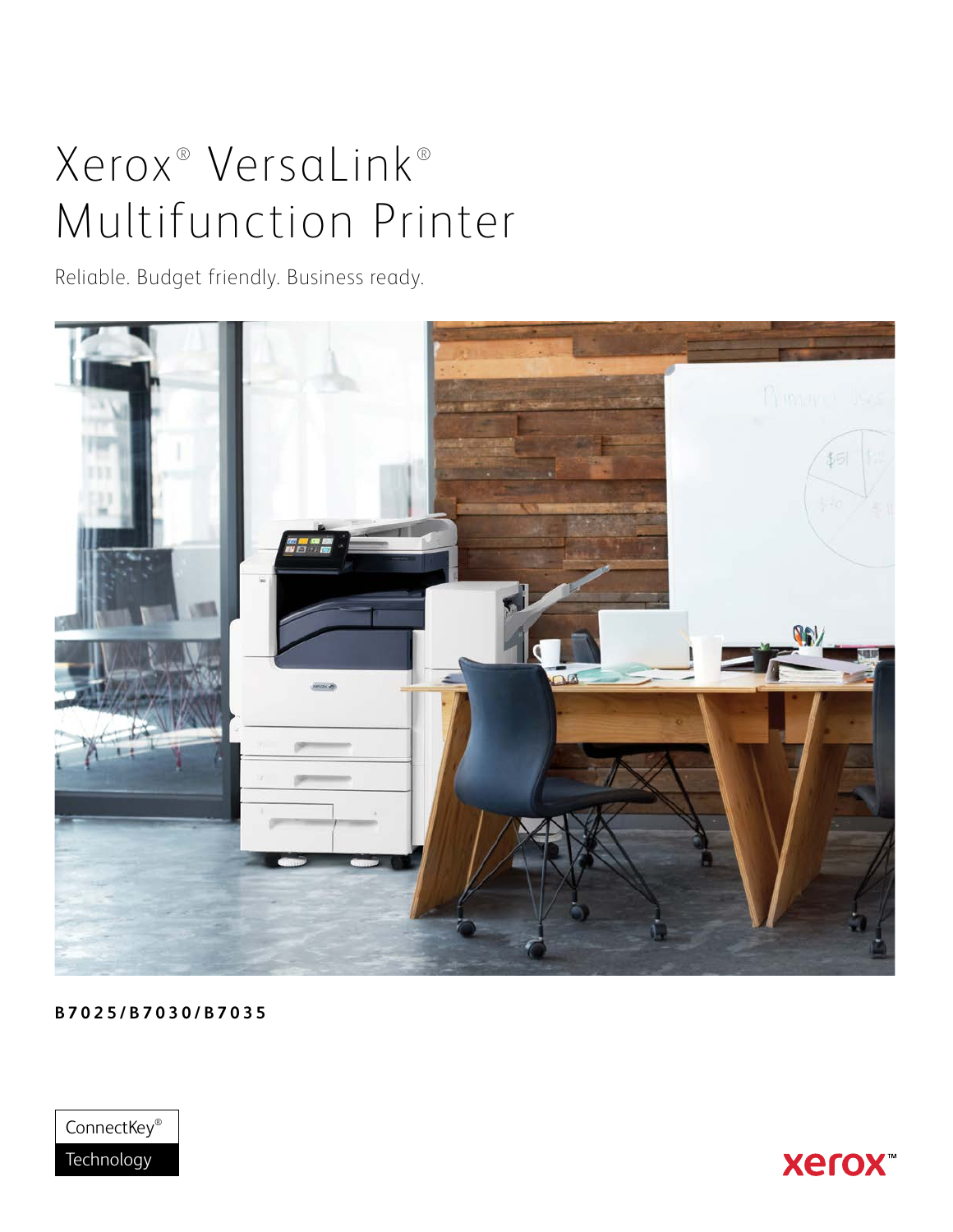# Xerox® VersaLink® B7025/B7030/B7035 Multifunction Printer

When it comes to seamless integration into your work environment and helping you get important tasks done faster, there's no smarter option than the affordable, reliable and supremely business-ready VersaLink® B7025/B7030/B7035 Multifunction Printer — featuring Xerox® ConnectKey® Technology.

# **HIGHER PERFORMANCE. OPTIMIZED EFFICIENCY.**

Right out of the box, you'll count on your Xerox® VersaLink® B7000 Series Multifunction Printer to make your business work more efficiently. From IT-free installation wizards, to step-by-step configuration options, you're ready to go — hassle free.

And with an entirely re-engineered paper path and new LED print head technology, we've taken day-in, day-out reliability to an impressive level of excellence.

VersaLink® devices are loaded with features designed to reduce inefficiency. Device management and user training can be done anywhere with the time-saving Remote Control Panel. Ensure information accuracy with Scan and Fax Preview, and do more with scanned documents with built-in optical character recognition (OCR).

The most security-minded businesses and governments choose Xerox. We offer a comprehensive approach to print security that includes a powerful mix of built-in features and services that mitigate risk through a vigorous focus to prevent unauthorized access, detect suspect or malicious behavior, and protect data and documents.

# **EASY TO USE. EASY TO CUSTOMIZE.**

The 7-inch customizable color touchscreen allows you to breeze through tasks with mobile-like ease. Xerox® ConnectKey® Apps, accessed via the extensive Xerox App Gallery, provide expanded functionality — like the optional Xerox® Easy Translator Service app, which quickly translates scanned documents into numerous languages.

Get more done in less time by creating customized 1-Touch Apps to automate multi-step workflows for individuals or groups.

Simply tap your new app to quickly perform the job you configured. And with Simple ID, individual users and groups enter a user ID and password once, and then enjoy fast, secure access to task-specific presets, individualized favorite contacts, and commonly used apps on a personalized home screen.

#### **READY FOR THE WAY YOU WORK.**

Enjoy the freedom to work where and how you want — with access to Google Drive™, Microsoft® OneDrive® and DropBox™ and additional options through the Xerox App Gallery.

VersaLink® devices deliver for today's mobile worker with optional Wi-Fi and Wi-Fi Direct, plus Apple® AirPrint®, Google Cloud Print™, Xerox® Print Services plug-in for Android™, Near Field Communication (NFC) Tap-to-Pair and Mopria®.

Learn more about why Xerox is the only choice for today's mobile professionals by visiting **[www.xerox.com/Mobile](http://www.xerox.com/mobile)**.

### **ENVIRONMENTAL STEWARDSHIP.**

VersaLink® devices meet or exceed the requirements of the world's most-widely recognized certifications for product environmental performance, including EPEAT®, which verifies manufacturer claims regarding design, production, energy use and recycling. (**[See the complete list](https://globalelectronicscouncil.org/epeat-registry/)** 

# **[of EPEAT-verified VersaLink® products.](https://globalelectronicscouncil.org/epeat-registry/)**) For more information about our environmental, health, safety and

sustainability efforts, visit **[www.xerox.com](http://www.xerox.com)**.

# **XEROX ® CONNECTKEY ® TECHNOLOGY**

#### **Intuitive User Experience**

A familiar way to interact that includes a tablet-like experience with gesturebased touchscreen controls and easy customization.

#### **Mobile and Cloud Ready**

Instant connectivity to cloud and mobile devices right from the user interface, with access to cloud-hosted services that let you work where, when and how you want.

#### **Benchmark Security**

Comprehensive security that includes a powerful mix of built-in features and services to prevent unauthorized access, detect suspect or malicious behavior, and protect data and documents.

#### **Enables Next Generation Services**

Easy integration of Xerox® Intelligent Workplace Services. Enables remote monitoring of service delivery and consumables.

#### **Gateway to New Possibilities**

Instantly extend your capabilities with real-world apps from the Xerox App Gallery, or talk with one of our partners to design and develop a solution specific to your business needs.

Find out more about how you'll work smarter at **[www.ConnectKey.com](http://www.connectkey.com)**.

To learn more about VersaLink® device features, go to **[www.xerox.com/VersaLinkEG](http://www.xerox.com/VersaLinkEG)**.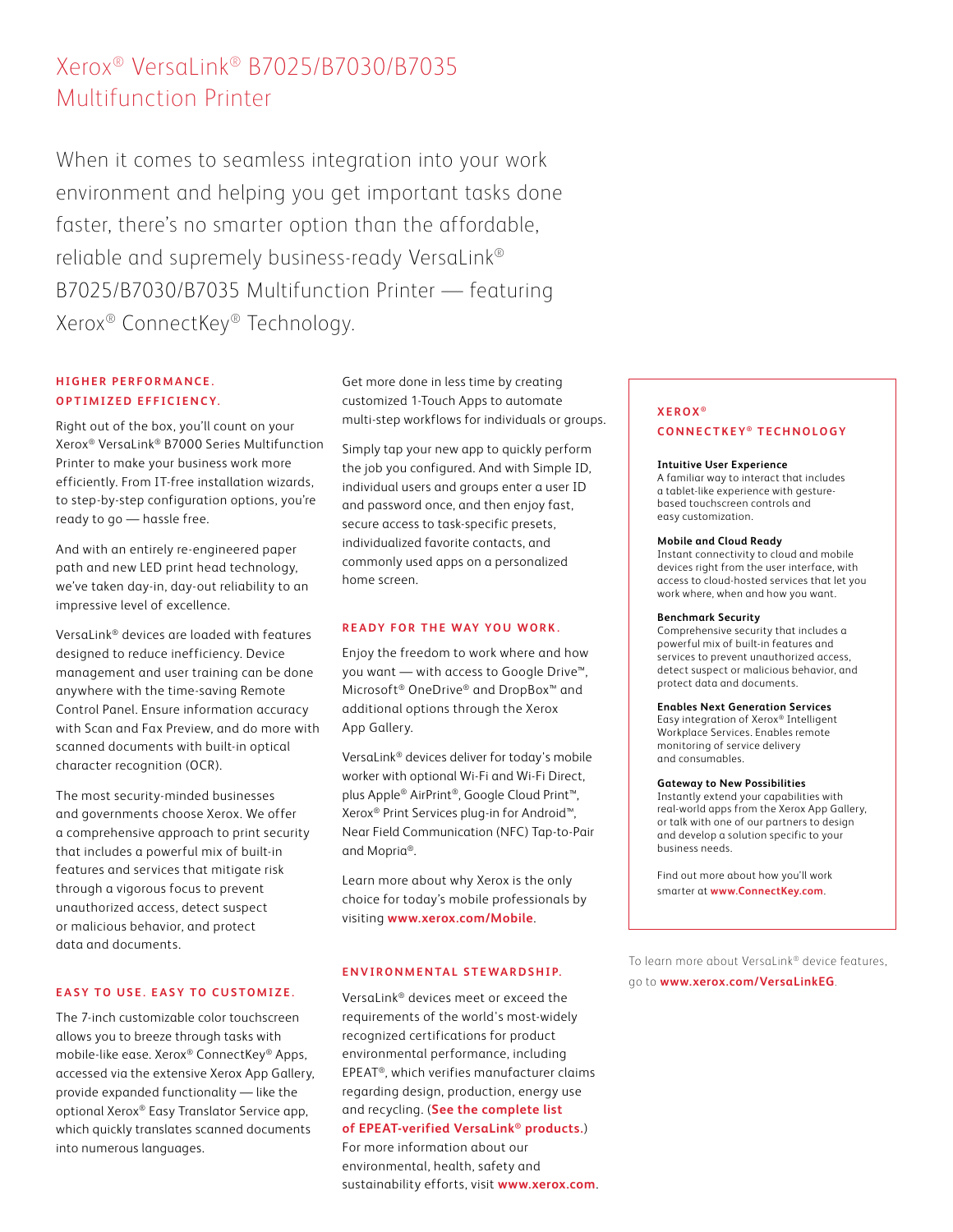## **FINISHING APPLICATIONS**





- **1 A 110-sheet Duplex Automatic Document Feeder (DADF)** scans two-sided black-and-white or color originals for copy, scan and fax jobs.
- **2 The optional Work Surface** (included with Convenience Stapler) gives you plenty of room to sort documents.
- **3 Card Reader Bay** with embedded USB port.1
- 4 An easily accessible USB port<sup>1</sup> allows users to quickly print from or scan to any standard USB memory device.
- **5 The 100-sheet Bypass Tray** handles media sizes from 3.5 x 3.87 in. to 11.69 x 17 in./88.9 x 98.4 mm to 297 x 431.8 mm.
- **6 The standard 520-sheet Tray 1** handles media sizes from 5.5 x 7.17 in. to 11.69 x 17 in./139.7 x 182 mm to 297 x 431.8 mm.

1 USB ports can be disabled.



# **MULTIPLE PAPER TRAY OPTIONS TO FIT EVERY NEED:**

- **7 The Single Tray Module** (optional with Desktop model) increases total paper capacity to 1,140 sheets (includes Bypass Tray). Or choose the optional Three Tray Module (not shown) to increase the total paper capacity to 2,180 sheets (includes Bypass Tray).
- **8 The optional Single Tray with Stand Module** increases total paper capacity to 1,140 sheets (includes Bypass Tray) and provides storage for toner cartridges and other supplies.
- **9 The optional High Capacity Tandem Tray Module** allows for a total paper capacity of up to 3,140 sheets (includes Bypass Tray).
- **10 The optional High Capacity Feeder** holds 2,000 sheets of letter/A4 paper, increasing the maximum paper capacity to 5,140 sheets.

# **ADD INCREASED VERSATILITY WITH FINISHING OPTIONS:**

- **11 The Dual Catch Trays** (optional with Desktop model) stack up to 250 sheets each, lower tray offsets.
- **12 The optional Office Finisher** gives you advanced finishing functions at a great value and offers optional booklet making.
- **13 The optional Integrated Office Finisher** provides 500-sheet stacking and 50-sheet, dual-position stapling without increasing the footprint of the printer.



# **I N T R O D U C I N G TOUCHSCREEN SUPERIORITY**

Meet our all-new, 7-inch color touchscreen — the user interface that sets a higher standard for customization, personalization and versatility.

By presenting a familiar "mobile" experience — with support for gestural input and task-focused apps that share a common look and feel — fewer steps are needed to complete even the most complex jobs.

A highly intuitive layout guides you through every task from start to finish, with a natural hierarchy placing critical functions near the top of the screen and commonly used options front and center. Don't like where a function or app is located? Customize the layout to make it yours.

This unmatched balance of hardware technology and software capability helps everyone who interacts with the VersaLink® B7000 Series Multifunction Printer get more work done, faster.